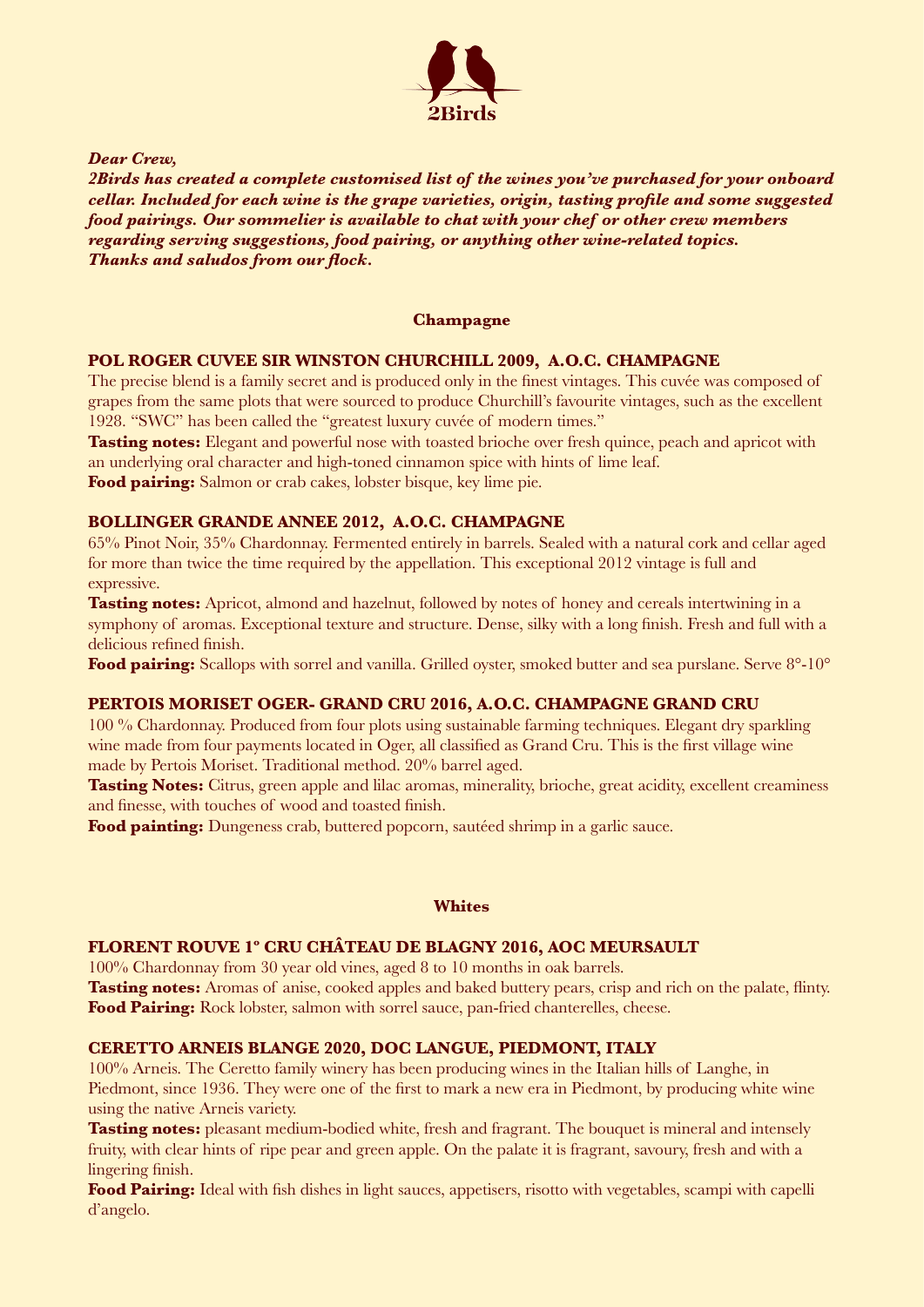### **TORRE DE CANONGE BLANC, MALLORCA, D.O. PLA I LLEVANT**

Toni Gelebert is one of the pioneering local winemakers who laboured to revive the nearly lost Mallorca grape variety ,Giró Ros. His winemaking expertise beautifully captures the personality of the Giró grape and the Mallorcan terroir.

**Tasting notes:** Fresh, ample bodied, and juicy on the palate with wild orange zest, lychee, creamy mango, honey with long honeysuckle finish.

**Food Pairing:** Peppery sausage, toast cheese, fall vegetables with saffron and herbs. Rich seafood with mango sauces. Sobrasada, honey and goat cheese.

#### **O CHAO, D.O. VALDEORRAS**

100% Godello grapes from a single vineyard planted in 1941 by the family. Fermented with native yeasts in French oak barrels, where it matures on its lees for 6 months with a batonnage once a month. Then it spends a year in stainless steel to bottle without filtering.

**Tasting notes:** On the nose, the oak from the aging can be appreciated. It is elegant, subtle and fresh with a floral scent. Deep in the mouth, balanced, clean with a very tasty mineral touch.

**Food Pairing:** Excellent companion to fatty fish and white meat, as well as pasta and lobster or prawn dishes

### **LOUIS MICHEL GRAND CRU VAUDÉSIR 2016, AOC CHABLIS**

100% Chardonnay from 50-60 year-old vines aged in french oak faudre.

**Tasting Notes:** Intense ripe fruit, baked yellow apples, toasted almonds and slight cream notes with a fascinating minerality.

**Food Pairing:** Lobster, prawns, sea bass, or soft cheeses. Also sautéed langoustine with Chardonnay reduction, grilled asparagus with saffron aioli or grilled salmon with Thai curry sauce and basmati rice.

#### **Rosés**

### **WHISPERING ANGEL A.O.C. CÔTES DE PROVENCE**

Cinsault/Grenache/Vermentino.

**Tasting notes:** Red raspberry with notes of cantaloupe melon and grapefruit. This wine has a creamy mouthfeel due to twice weekly batonnage. The texture is beautifully offset by the crisp acidity. Some may even note a faint salinity

**Food Pairing:** Sea bass, Nicoise salad with feta cheese, shrimp cocktail, Salmon tartare, hummus and crispy veggies.

#### **CHÂTEAU PRADEAUX ROSÉ 2019, AOC BANDOL**

75% Mourvèdre, 25% Cinsault. Left longer on lees for a darker color, rich and complex flavours and a lingering finish.

**Tasting Notes:** Aromas of white ginger flowers and exotic spices, flavours of pink grapefruit, lime zest, strawberries, minerals and thyme.

**Food Pairing:** Fresh shrimp in a spicy guava cocktail sauce, barbecued pork ribs, orange chicken and peking duck.

#### **CASTELL D'ENCÚS 'JHANA' ROSÉ, D.O. COSTERS DEL SEGRE**

Merlot and Petit Verdot. Jhana refers to a type of meditation. Its name comes from the silence and the nature in which its grapes grow, 1000 meters in altitude in the Pyrenees, an area so quiet it allows winemaker Raul Bobet to practice meditation.Only 2,100 bottles are produced each vintage.

**Tasting notes:** Rosy, vibrant and delicate wine that elegantly shows us all its fragrance of fresh red fruit and berries. On the palate it has a very pleasant, glyceride mouthfeel, and is pleasantly refreshing.

**Food pairing:** Lobster, salmon. sushi, steak tartare, shrimp cocktails, seared tuna.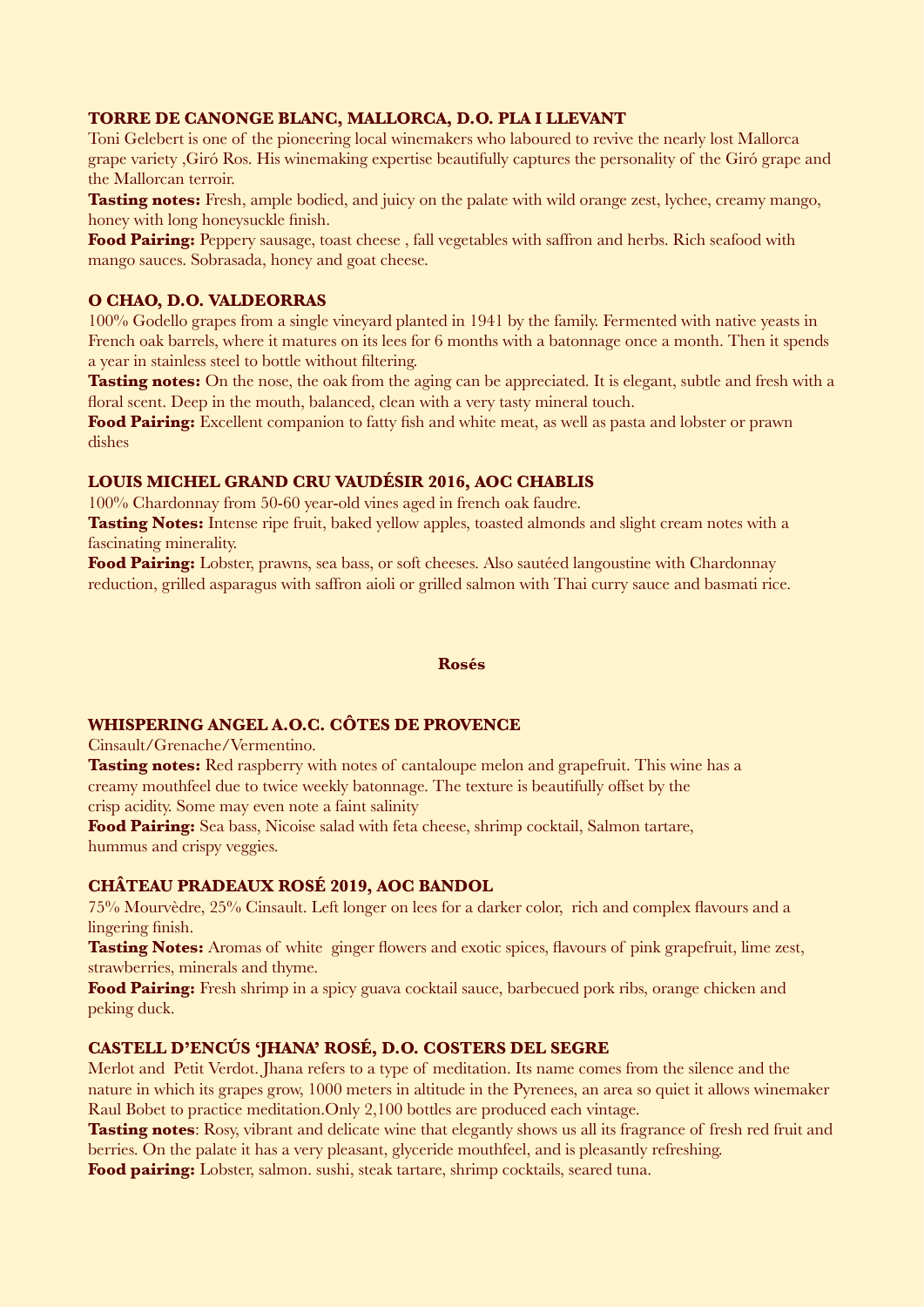#### **ES CAP ROIG 2020, BODEGA CONDE DE SUYROT, V.T. MALLORCA**

Mantonegro, Cabernet Sauvignon.

**Tasting Notes:**Aromas of crisp white pear and pomegranate, and subtle aromas of green tea and fig leaf. Dry and refreshing with flavours of melon, red currant and fresh green figs. Hints of white tea, hops, and a bit of spice and grapefruit. Fresh and lingering finish.

**Food pairing:** Salmon tartar, ceviche, prawns, Mediterranean cherry tomato salad and feta, lentil salad or seafood pasta, fresh fig carpaccio drizzled in olive oil. (Serve 8-10°)

#### **Reds**

### **MAS DOIX 1902, D.O.Q. PRIORAT**

100% GARNATXA From 115-year-old vines, certified organic viticulture, aged 16 months on new French Oak.

**Tasting notes:** Bright cherry in color with a garnet rim. Aromas of ripe fruit, dried herbs, currants, blueberries, vanilla, cinnamon, violets, slate and toasted notes. On the palate it is juicy with ripe fruit, spices, hibiscus; sleek tannins, with a lingering finish.

Food Pairing: Ideal to accompany big game, roast lamb and beef with herbaceous sauces.

### **PAUILLAC DE CHÂTEAU LATOUR 2013 (magnum)**

#### **56% Merlot, 45% Cabernet Sauvignon, 1% Cabernet Franc**

**Tasting notes:** Black fruit, cherries, brioche, you will also find the cherry/raspberry childhood candy flavour that is a contribution of the merlots grape. The finish brings you back the gravel and clay that is the terroir of Pauillac.

**Food Pairing:** Cured ham, lamb chops, aged cheeses, rich vegetable dishes like sauteed mushrooms, baked aubergines and grilled artichokes. Decant 1 hour before serving.

#### **CHÂTEAU MONTROSE SAINT-ESTÈPHE GRAND CRU CLASSÉ 2014, A.O.C BORDEAUX**

62% Cabernet Sauvignon, 22% Merlot, 12% Cabernet Franc and 4% Petit Verdot 12 months in barrel. **Tasting notes:** Incredible aromas of currants, blackberries, slate and flowers tobacco and cacao. Fullbodied yet tight and beautiful with superb polish and brightness.

**Food Pairing:** Barbecued rib-eye, filet mignon, leg of lamb with honey and rosemary, hearty fish like tuna and shark, also Asian food. Decant 1 hour before serving.

#### **CHÂTEAU ROCHEYRON 2015, SAINT-EMILION GRAND CRU, BORDEAUX**

Merlot, Cabernet Franc, Biodynamic, 18 months on French oak 35% new barrels by Enologist Peter Sisseck. **Tasting notes**: Juicy warm red fruit, black raspberry, coffee, leather and spice. Hearty tannins balanced by fresh minerality.

**Food Pairing:** Classic meat, veal, pork, beef, lamb, duck, game, roast chicken. Compliments any, braised or grilled dishes. Also a good match with Asian dishes, hearty fish courses like tuna, mushrooms, and pasta as well as cheese. Decant 1 hour before serving.

### **ELIO ALTARE VIGNETO ARBORINA 2013, D.O.C.G BAROLO 100% NEBBIOLO**

**Tasting notes:** Aromas of ripe black fruit, dried flowers, aromatic spices and licorice. On the palate it's agreeable, elegant and tannic. A wine with a pleasant complexity, silky texture and a long-lasting, seductive finish. A great Barolo which is long-lived in the bottle.

Food pairing: Mushrooms, truffles, grilled red meats, small game, mature cheeses.